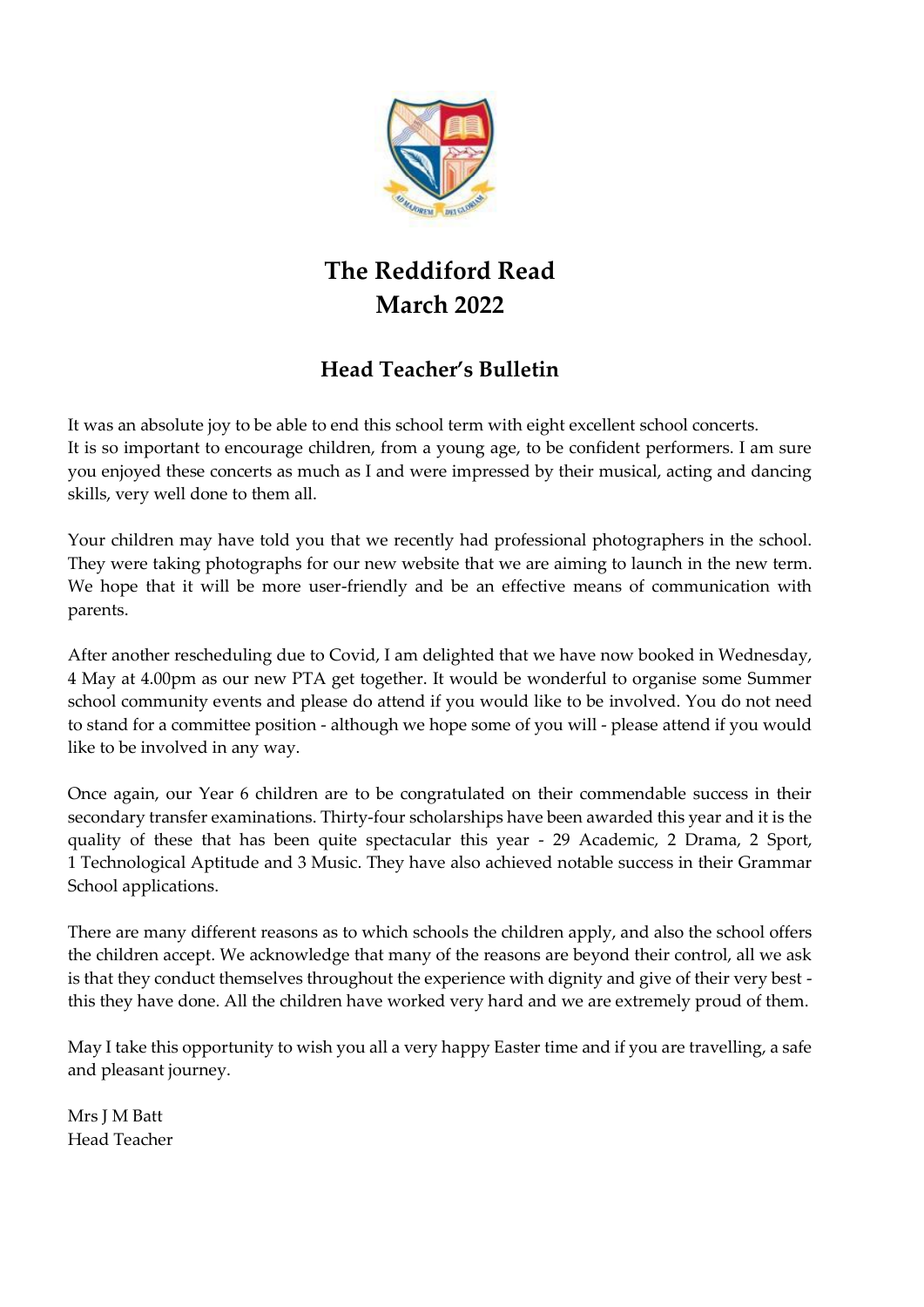#### **Lower School**

It has been a very busy, fun packed half term with all year groups able to enjoy educational trips as well as making great strides in their learning.

We are very proud of our Pre School 2+ children, who are only 3 years old, as they were all able to write their names independently in their Easter cards.

I am particularly proud of my group of non-swimmers who are now able to swim without the support of an adult in the water. I am sure that it won't be too long until we can dispense with the floats as well.

Year 2 children visited the Heath Robinson Museum to take part in workshops about forces and electricity and last week dressed up as Vikings for the day and made shields, Viking jewellery and wrote in Runes.

Year 1 had an exciting day a the Look Out Discovery Centre where they explored science, technology, engineering, art and maths activities.

All the Early Years children clambered aboard the Banana Bus and improved their physical confidence through jumping, climbing, bouncing, sliding, rolling and balancing.

Photographs of all our trips and activities can be seen on the website.

We have ended the term on a real high with our usual array of concerts. The Pre School children performed together and were very brave to stand up and say their lines. I don't think there was a dry eye in the house after they sang their songs about their mummies. The Reception children showed us just how confident they have become as they told us the story of Hansel and Gretel and even entertained us with some French songs. The Pre Prep children delivered accomplished performances of songs and instrumental solos and finished with the hearty singing of our school hymn. We would like to thank you all for your generous donations to our retiring collection.

It just remains for me to wish you all a lovely Easter break with your families and don't forget that the clocks go forward one hour on 27 March.

Mrs A McCabe Head of Lower School

## **Upper School**

Apparently, this was a relatively short half-term but it certainly doesn't feel that way! The children have really enjoyed preparing for and performing their concerts, which has been a lovely distraction from their more academic tasks.

Year 5 enjoyed a trip back in time on their visit to Gunnersbury – everyone looked the part and got a real feel for life in Victorian times. We also enjoyed hosting our Netball tournament.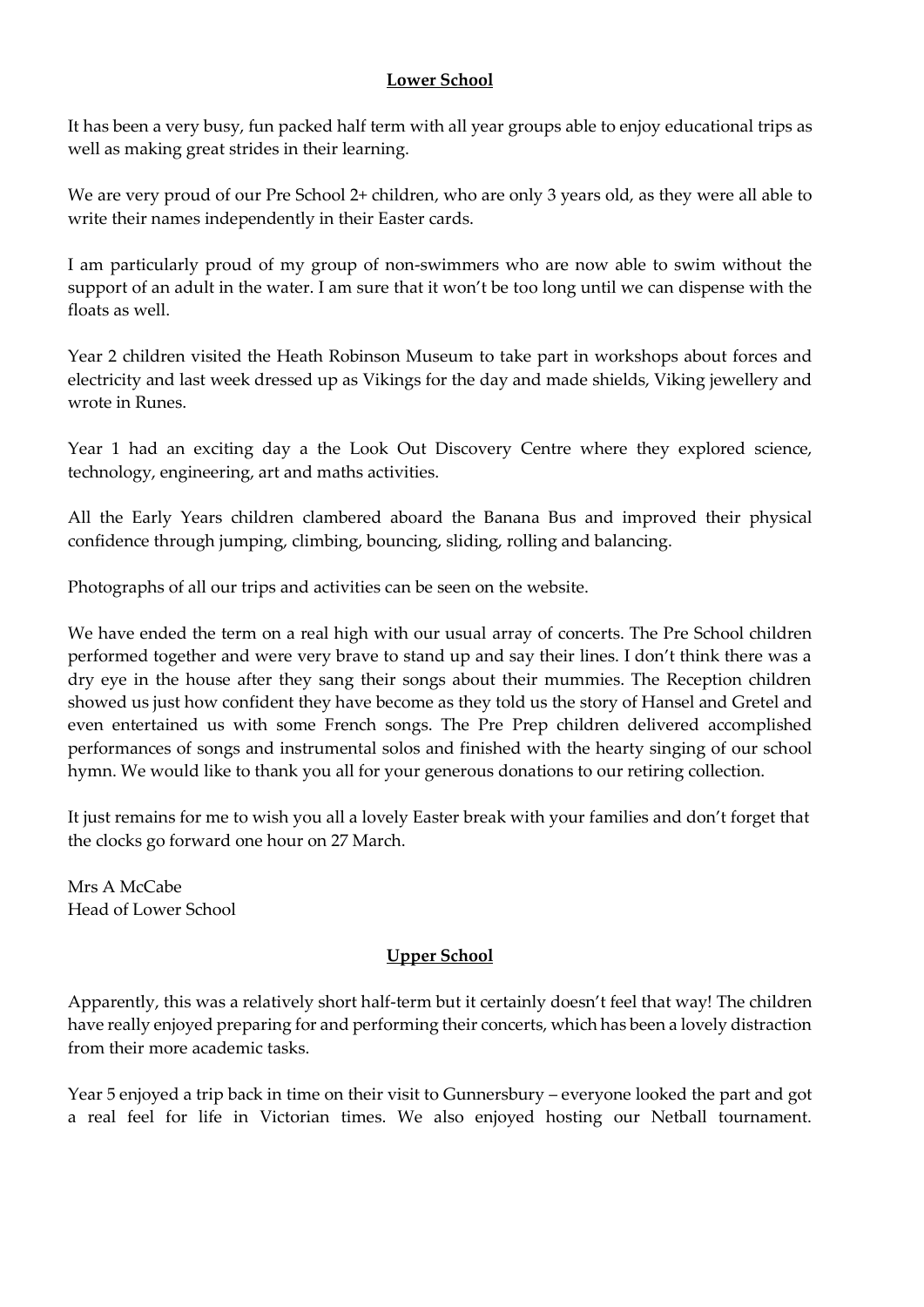We have introduced Learnful Mindfulness sessions into our school week. It's great to hear the children suggesting breathing techniques to their friends that may help them cope in challenging situations!

## Primary Maths Challenge Bonus Round

Following on from the fantastic achievement of equalling our best ever performance in the Primary Maths Challenge this year, by having 19 children invited to the Bonus round, we have smashed our best previous performance in terms of number and quality of awards earned in the Bonus Round.

In context, our best award performance was in 2014-15 when we earned two Gold awards. Our highest number of awards was earned in 2017-18 (the last time we had 19 children invited to the bonus round) when we earned 9 Silver and 5 Bronze awards.

This year, all 19 of our competitors in the Bonus Round earned an award. There were six Gold awards (only 400 were given out) including one for Akshaj in Year 5 who scored more highly than any of the Year 6 children! There were 11 Silver awards (935 awards given) and 2 Bronze awards (358 awards given):

**Gold awards**: Akshaj Mittal, Haren Ranjith, Mihika Jain, Keshnika Senthuran, Kuldeep Bhalla, Arya Madhusudhanan

**Silver**: Annika Cegla, Saayuj Shankar, Rishi Kylahsum, Rishane Wijeratne, Kiaan Kariholu, Anya Amin, Vihaan Khandelwal, Aditi Arun, Jagrit Bhutani, Aman Mehra, Zubiya Shaik **Bronze**: Mira Vekaria, Leah Devabala

All of our Year 6 children will take part again in the Junior Maths Challenge in April, in which we had our best ever results last year. This year's cohort are hoping to shine in this challenge also.

In addition, four of our Year 6 children recently went to Aldwickbury School, Harpenden, and came 5 th overall in the Maths Challenge there, out of 14 competing schools. Four more children competed at Orley Farm last week and came 3rd overall, with **another** four travelling to Eagle House, Sandhurst, in May. This year, the real 'challenge' has been finding enough challenges for our able and talented Mathematicians to take part in!

The resumption of trips, visitors and competitions is a welcome enhancement to School life in the Prep Department. I wish you all a wonderful, safe Easter and look forward to more in the Summer Term.

Mr J Ford Head of Upper School

#### **Notices**

**PGL Meeting**

**Please note that the PGL Meeting will be held on Monday, 23 May at 3pm in the Prep Gym (Not 16 May as stated in the Summer Calendar).**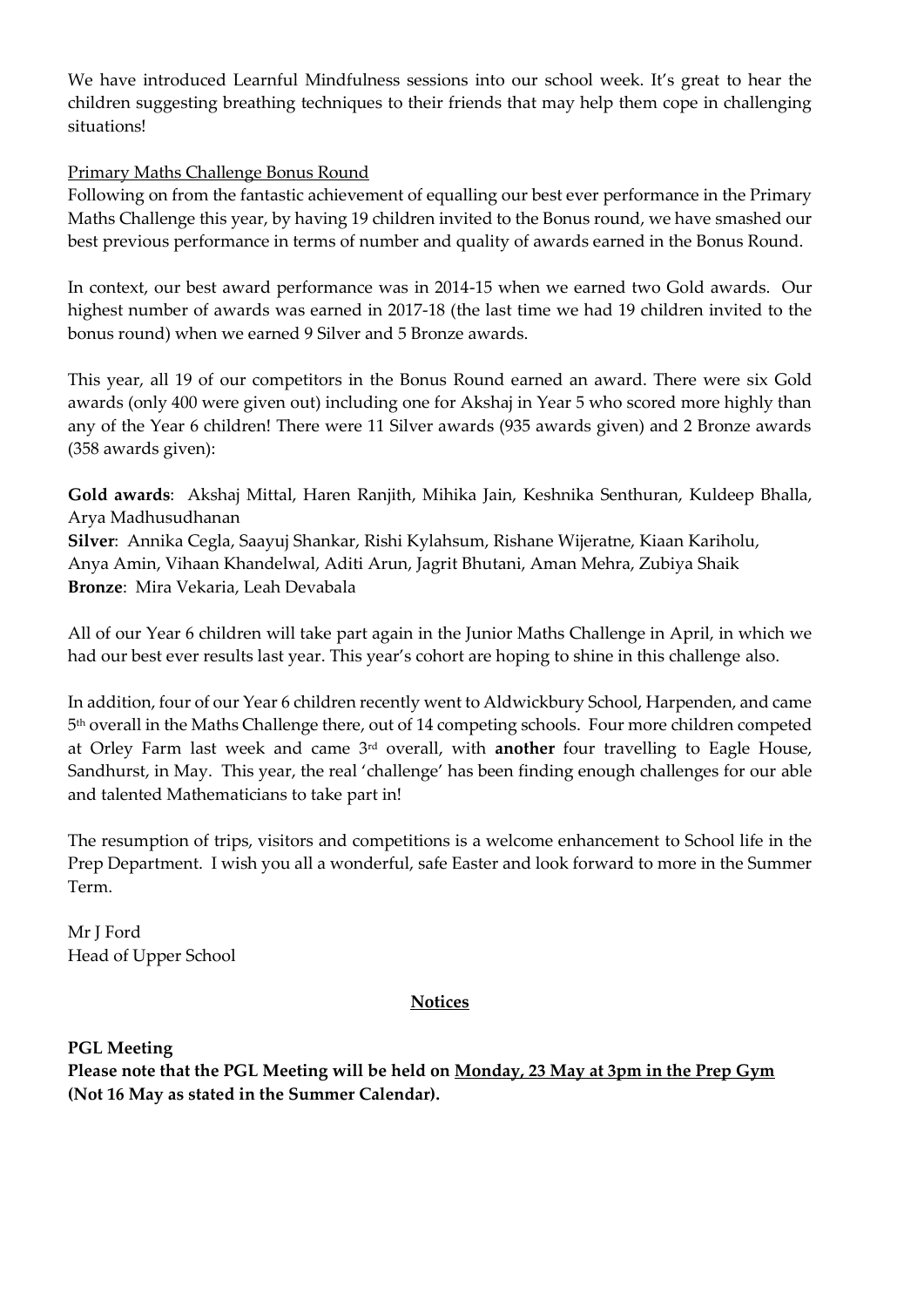#### **The DEC (Disasters Emergency Committee**)

£719.97 was raised from the retiring collections at our recent concerts; this money is matched by the Government and will be used to assist the relief in the Ukraine.

#### **Parent car share request**

A family new to the school is looking for options to car share from September 2022 for their child who will be in Year 4. They live in HA2.

If you live close by and you are interested, please contact Mrs Kingsnorth who can put you in touch - [Upperschool@reddiford.org.uk](mailto:Upperschool@reddiford.org.uk)

#### **An Unexpected Visitor**

This week we had a surprise visit from a previous pupil of Reddiford School, who left here in 1965! It was interesting to hear about her time at Reddiford and how being taught by Miss White at Reddiford had helped to shape her life. You may like to look at the Alumni section on the website which has some interesting stories from past pupils.

#### **Head's Honours**

| Mihika Jain          | 6G | Excellent report on a war-torn city                                |
|----------------------|----|--------------------------------------------------------------------|
| Rishi Kylahsum       | 6O | Assisting the photographer                                         |
| Krisha Bidadi        | 6G | Assisting the photographer                                         |
| Samir Akbar          | 6G | Assisting the photographer                                         |
| Shreya Rachakonda 6G |    | Assisting the photographer                                         |
| Jagrit Bhutani       | 6O | Fantastic performance on the electric guitar at the Spring Concert |
| Aman Mehra           | 6O | Fantastic performance on the electric guitar at the Spring Concert |

## **Postcards Sent Home**

| Kaira Sharma                 | <b>PS</b> | Mrs Horne  | For doing a fantastic job as Gretel in our Spring<br>Concert                                |
|------------------------------|-----------|------------|---------------------------------------------------------------------------------------------|
| Dylan Ruparelia              | <b>PS</b> | Mrs White  | For a super performance as the woodcutter in<br>our Spring Concert                          |
| Marco<br>Petrina-<br>Modha   | PS.       | Mrs White  | For a super performance as Hansel in our<br>Spring concert                                  |
| Ibrahim Abdullah             | PS        | Mrs White  | For developing his confidence to stand up and<br>quietly say his line in the Spring Concert |
| Yusuf Abdullah               | <b>PS</b> | Mrs Davies | For delivering his line really well in the<br>Mother's Day Concert                          |
| Salehi-<br>Aryana<br>Reyhani | PS        | Mrs Davies | For stepping into the role of the witch last<br>minute and performing very well             |
| Aafia Khan                   | PS.       | Mrs Davies | For her performing her part very well in the<br>Mother's Day concert                        |
| Ayaan                        | RL        | Miss Lloyd | For super acting as the character Hansel in our                                             |
| Chaturvedi                   |           |            | Mother's Day Concert                                                                        |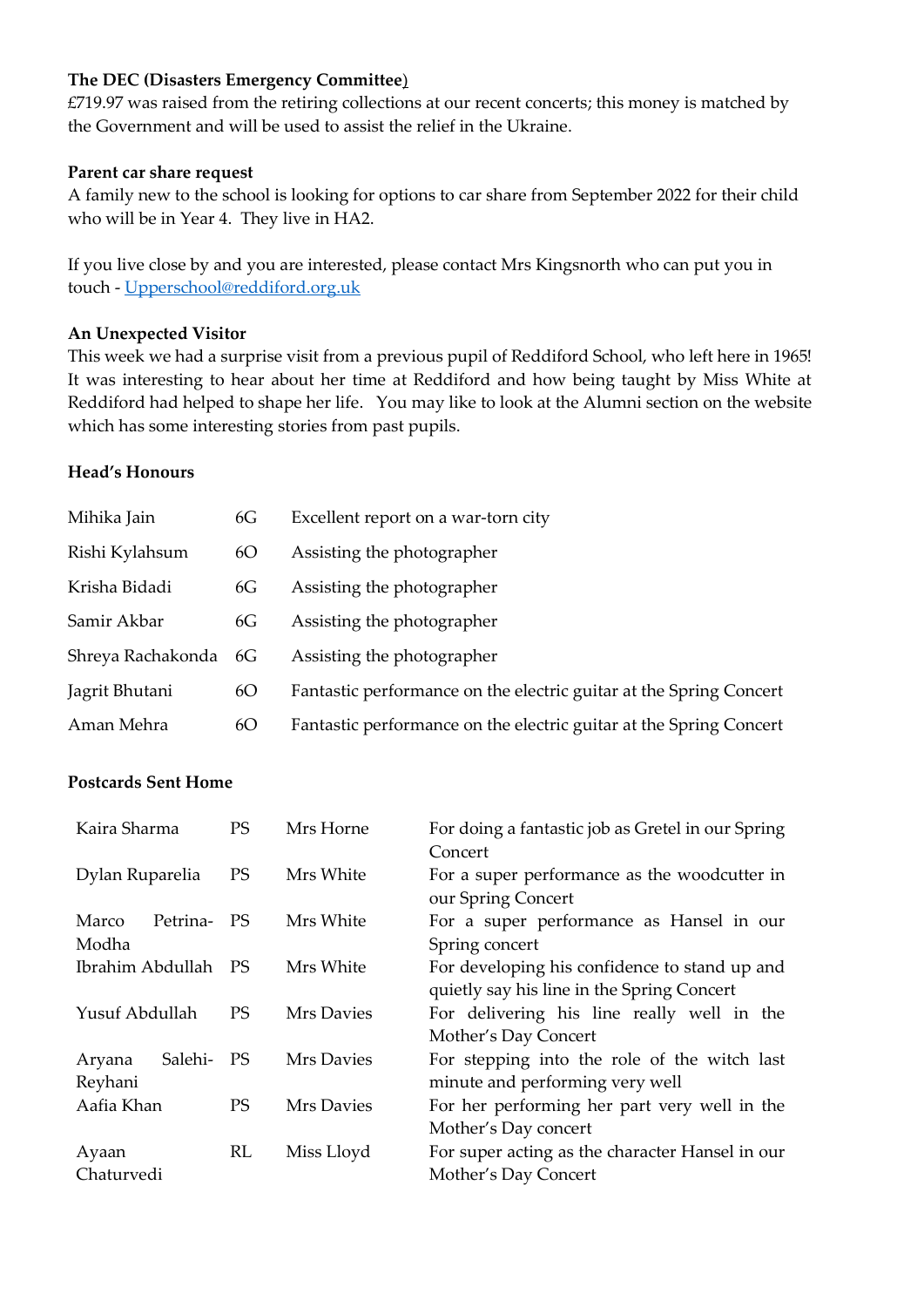| Amrita<br>Madhusudhanan | RL        | Miss Lloyd         | For making fantastic progress in reading and<br>writing                                                    |
|-------------------------|-----------|--------------------|------------------------------------------------------------------------------------------------------------|
| Danyal Maan             | RW        | Miss Way           | For making fantastic progress in all areas                                                                 |
| Raiden Patel            | <b>RW</b> | Miss Way           | For a great performance in the Mother's Day<br>Concert                                                     |
| Surina Dass             | 1S        | Mrs Sethi          | For her progress and positive reaction to<br>feedback on her work                                          |
| Raiyan Kerai            | <b>1S</b> | Mrs Sethi          | For the effort he has put into his work and use<br>of growth mindset for when he finds things<br>difficult |
| Shanaya Gautam          | 1S        | Miss Victor        | For showing great thought and consideration<br>towards other people's opinions in Wellbeing<br>lessons     |
| Milan Baskaran          | <b>1S</b> | Mrs McCabe         | For swimming without the support of an adult,<br>just using floats                                         |
| Hari Patel              | <b>1S</b> | Mrs McCabe         | For swimming without the support of an adult,<br>just using floats                                         |
| Ariya Jhutti            | <b>1S</b> | Mrs McCabe         | For swimming without the support of an adult,<br>just using floats                                         |
| Seetha Jayaseelan       | 1S        | Mrs McCabe         | For swimming without the support of an adult,<br>just using floats                                         |
| Deyan Patel             | 1W        | <b>Miss Victor</b> | reflective<br>well-articulated<br>For<br>and<br>contributions to the Wellbeing lessons                     |
| Avika Shah              | 1W        | Mrs Whitmarsh      | For a fantastic Queen Elizabeth I poster                                                                   |
| Arnav Sehgal            | 1W        | Mrs Whitmarsh      | For writing an excellent description of the BFG                                                            |
| Zorez Khan              | 1W        | Mrs Whitmarsh      | For writing an excellent description of the BFG                                                            |
| Lucia Longhurst         | 1W        | Mrs Whitmarsh      | For having a determined and positive approach<br>to learning                                               |
| Meera Bose              | 1W        | Mrs McCabe         | For swimming without the support of an adult,<br>just using floats                                         |
| Arnav Sehgal            | 1W        | Mrs McCabe         | For swimming without the support of an adult,<br>just using floats                                         |
| Khush Lad               | 1W        | Mrs McCabe         | For swimming without the support of an adult,<br>just using floats                                         |
| <b>Oscar Sanders</b>    | 1W        | Mrs McCabe         | For swimming without the support of an adult,<br>just using floats                                         |
| Aashvi Mehta            | 2L        | Mrs Longhurst      | For confident reading and use of expression                                                                |
| Eesa Anwar              | 2L        | Mrs Longhurst      | excellent<br>effort<br>his<br>and<br>For<br>increasing<br>independence                                     |
| Maahi Ojha              | 2L        | Mrs Longhurst      | For showing kindness and care towards others                                                               |
| Yuvaansh Gupta          | 2L        | Mrs Longhurst      | For having a positive growth mindset this term                                                             |
| Eesa Anwar              | 2L        | Miss Victor        | For being confident to share thoughts and<br>feelings reflectively in Wellbeing lessons                    |
| Musa Ali                | 2V        | Mrs Longhurst      | For being a polite and friendly boy with<br>impeccable manners                                             |
| Kiran De                | 2V        | Miss Victor        | For developing a very thoughtful and reflective<br>approach in Wellbeing lessons                           |